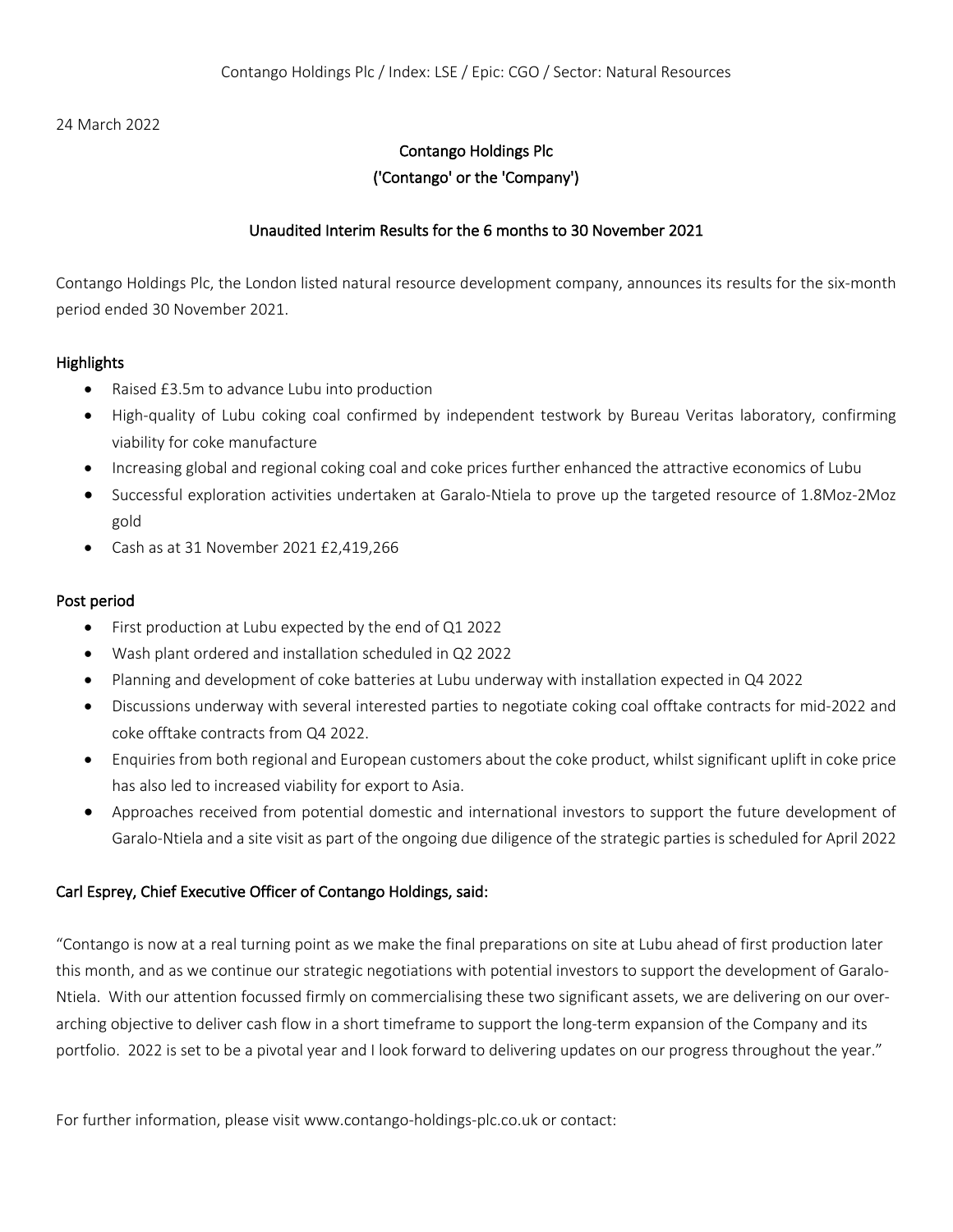| Contango Holdings plc             | E: contango@stbridespartners.co.uk |
|-----------------------------------|------------------------------------|
| Chief Executive Officer           |                                    |
| Carl Esprey                       |                                    |
|                                   |                                    |
| Tavira Securities Limited         | T: +44 (0)20 7100 5100             |
|                                   |                                    |
| Financial Adviser & Broker        |                                    |
| Jonathan Evans                    |                                    |
|                                   |                                    |
| St Brides Partners Ltd            | T: +44 (0)20 7236 1177             |
| Financial PR & Investor Relations |                                    |
| Susie Geliher / Charlotte Page    |                                    |

## Chairman's Statement

It gives me great pleasure to report on the activities and developments that the Contango team have achieved during the period and the months following. Our endeavours, and indeed our wider strategy, have been directed both by the evolving and increasing demand appetites for commodities and also by the deeper understanding of our own primary assets: the Lubu Coking Coal Project in Zimbabwe ('Lubu'), and the Garalo-Ntiela Gold Project in Mali ('Garalo-Ntiela'). As we move into our next phase of development at both assets, I believe Contango is in an extremely strong position to effectively maximise and crystallise the value of these projects.

Looking firstly at Lubu, our most advanced project, which is now entering its production phase. Our attention during the period focussed largely on sample analysis, which evaluated a variety of metrics and properties derived from 49 samples extracted from the 1A Lower and MSU metallurgical seams including ash, sulphur and phosphorous contents, as well as yield and calorific values. Whilst originally intended to provide potential off-takers with a better insight into the quality of our coal, our strategy developed to include the production of coal for our own operated coke batteries, which we intend to install before the end of 2022. Our internal modelling has confirmed that not only will Contango capture more of the value chain, and therefore much higher margins for our product, but we will also gain the opportunity of exporting our coke to an international market, where it can demand even greater premiums. This was a strategic decision for Contango and one which we believe lays the foundation for much more rapid growth in 2023 and thereafter. Furthermore, having the optionality of coke production at this early stage in our production journey at Lubu will support the onward expansion of the project over and above the initial 1A Lower and MSU seams, ensuring that Contango is in a much stronger position to realise the full potential of this project, which has a resource in excess of 1.3 billion tonnes, as identified under NI 43-101 standard.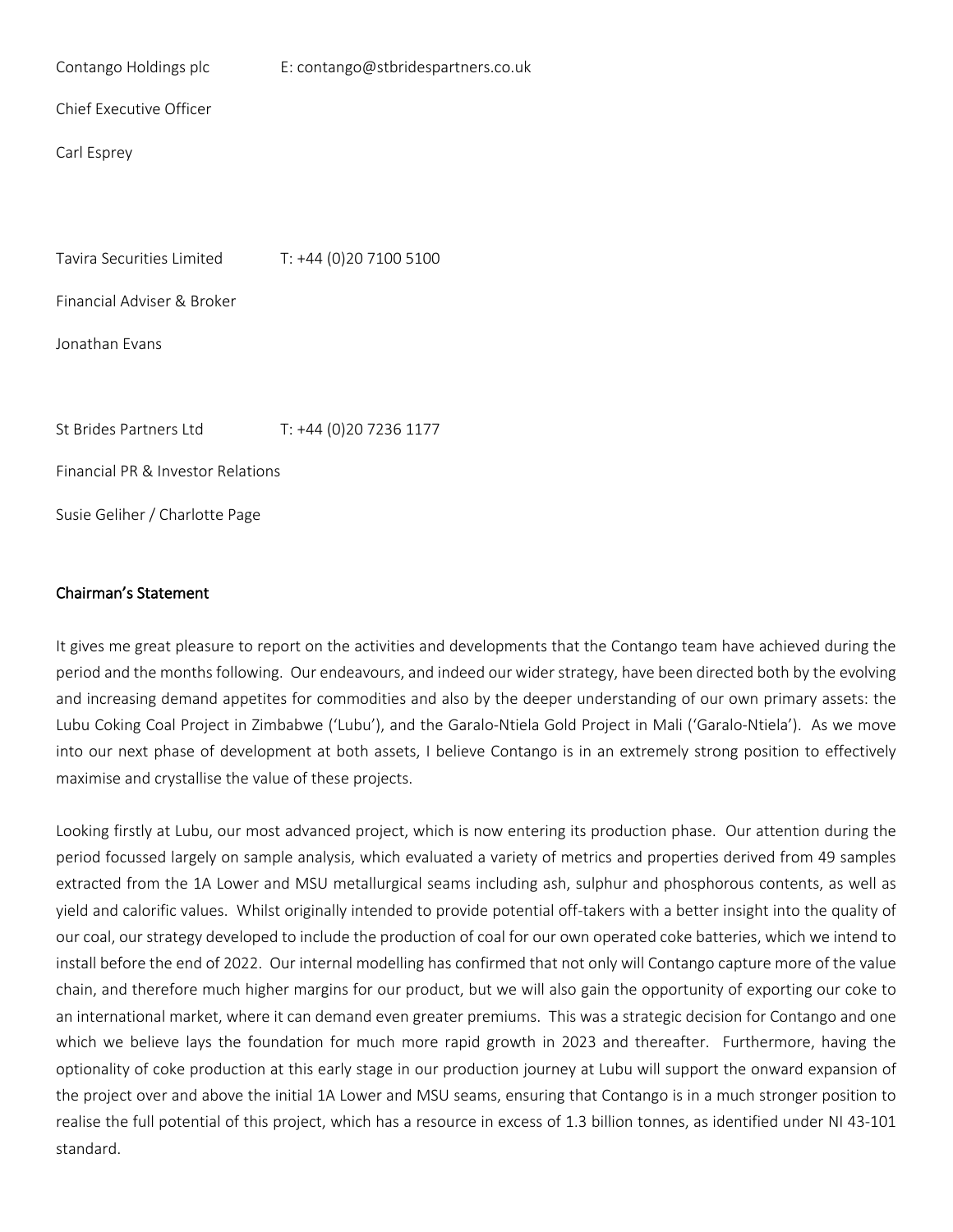Looking now to Garalo-Ntiela, our focus has also moved towards the strategic realisation of its full value. As shareholders will be aware, this asset has proved to be much larger than originally envisaged; potentially orders of magnitude larger. With this in mind, the project really merits greater exploration and development as it would be ill-advised to expedite production and risk the sterilisation of potentially highly productive areas for the sake of quick revenue, especially given the expected significant and heightened cashflows from Lubu. Accordingly, the Board has taken the prudent approach to refine its understanding of the wider resource potential of the project through the application of aero-magnetic studies, which have yielded multiple high-grade potential target zones, and the recently completed Induced Polarisation ('IP') survey. The results of these studies and surveys will serve to enable the Company to finalise its 2022 drill programme, intended to firm up the targeted resource of 1.8Moz-2Moz gold.

## Financial Review

## *Funding*

During the period, the Company was funded through a £1,000,000 Convertible Loan sourced from existing investors in June 2021 at the fixed conversion price of 6 pence per share, the funds of which were used for a pre-production work programme at Garalo-Ntiela, as well as the aforementioned studies on the Lubu. The Company also benefited from the exercise of warrants during the period, which were otherwise due for expiry on 1 November 2021, raising approximately £1,025,000.

A further £2,500,000 was raised through a Placing of 41,666,666 New Ordinary Shares of £0.01 each at a price of 6 pence per Placing Share in November 2021 in order to fund the fast tracking into production of the Lubu Coal Project. A further 41,666,666 warrants with an exercise price of 12 pence per share were issued to the placees. If exercised in full these warrants would provide a further £5,000,000 to the Company.

### *Revenue*

The Company generated no revenue during the period under review as it was focusing on advancing its assets that Contango believes will generate revenue for the Company.

### *Expenditure*

The Company has applied its cash resources to the development of Lubu and Garalo-Ntiela.

## *Liquidity, cash and cash equivalents*

As of 30 November 2021, the Company held £2,419,266 (2020: £1,145,301). The Company is fully funded to bring the Lubu Coking Coal Project into production by the end of Q1 2022.

## Outlook

Over the past 12 months, Contango has made enormous progress towards monetising its assets and delivering both cashflow and value for investors. Much of this progress has been commercially sensitive, however I am confident that we are approaching the stage that this progress can be widely communicated and that the real tangible value of the work we have done will be reflected in our valuation. Indeed, as recently reported via RNS in February, the Company has advised that it has received approaches from potential domestic and international investors to support the future development of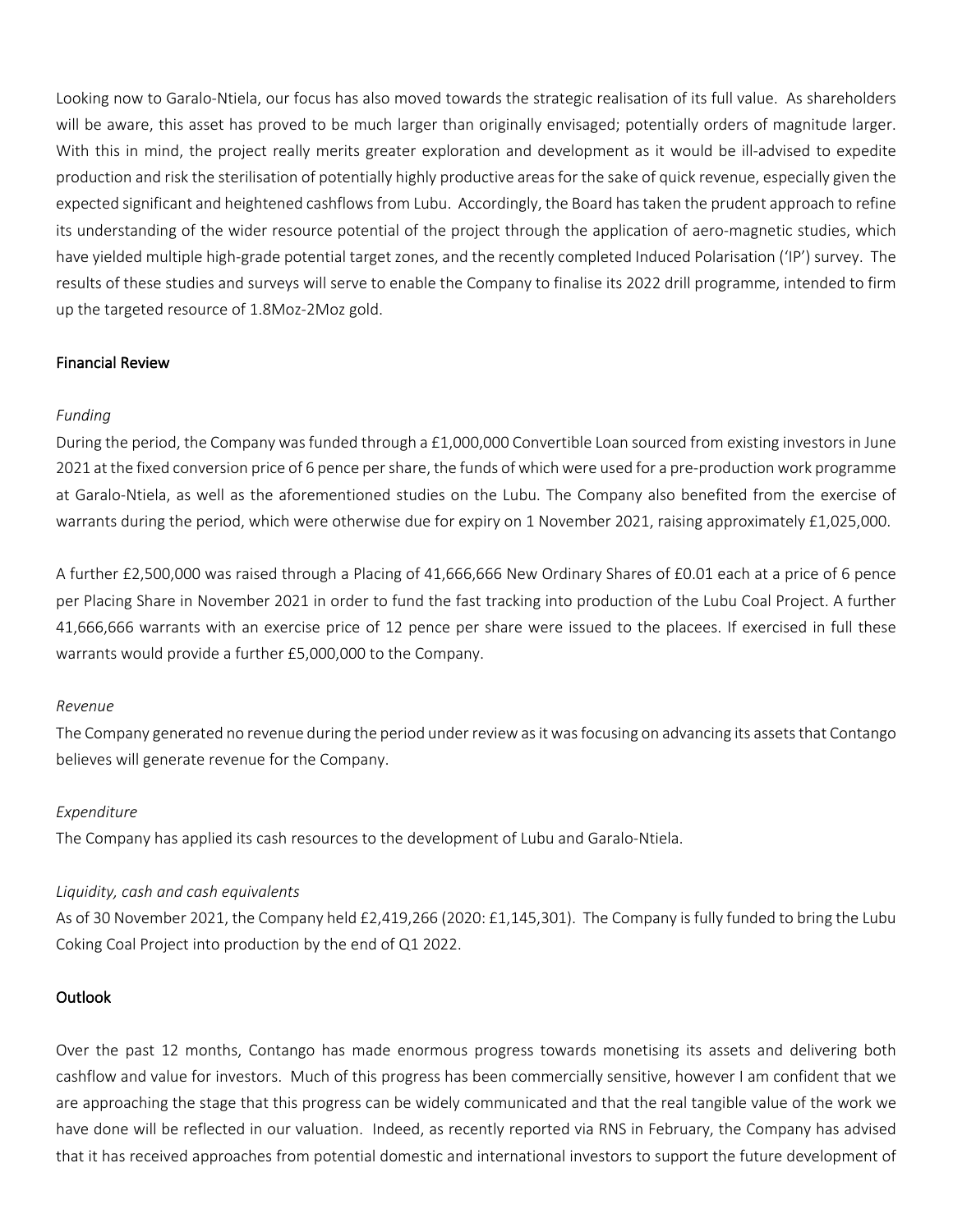Garalo-Ntiela and a site visit, hosted by CEO Carl Esprey, is scheduled for the investors in the coming weeks. The Board believes that Contango has demonstrated Garalo-Ntiela's potential to support a significant gold mining operation, and it would expect any transaction it enters into would need to reflect this. Further announcements regarding operational advances and strategic discussions will be made in due course, as will updates relating to the commencement of coal mining operations at Lubu over the coming weeks.

I look forward to what I believe will be an exceptionally busy period for Contango, both operationally and corporately, as we embark on the next phase of our growth as a production company.

Roy Pitchford 24 March 2022

## CEO REPORT

Contango's primary objectives during the period under review were to advance both the Lubu Coal Project in Zimbabwe and the Garalo-Ntiela Project Area in Mali towards production.

## Lubu Coal Project ('Lubu') – renamed Muchesu Coal post-period end

Contango has a 70% interest in Lubu, with the remaining 30% held by supportive local partners.

As previously reported, Lubu has benefitted from significant previous investment, with previous owners expending more than \$20m on exploration and development, which has enabled a sizeable resource in excess of 1.3 billion tonnes to be identified to NI 43-101 standard. Contango will initially focus on producing coking coal from Block B2, where extensive work has also been undertaken to define the specific properties of the coal. The coal seams within Block B2 are from surface down to a maximum depth of 47m, ensuring operating costs are kept at very attractive levels.

Contango undertook analysis from samples extracted from the metallurgical seams at Lubu in October 2021, with a view to finalising off-take discussions with various commercial partners. These results exceeded the Company's expectations and confirmed the commercial characteristics and viability of the metallurgical coal in the production of coke. This was a significant development for the Company as it confirmed the attractive qualities of Contango's coal project in the context of both off-take opportunities and for the Company's own independent expansion strategy for Lubu.

The Company's strategy for Lubu, informed by the sample analysis and after extensive modelling of the demand fundamentals for coking coal and coke, will not be restricted to an immediate local off-take solution, but will also incorporate the installation of the Company's own coke batteries. It is intended that this path will deliver a far better margin for the end product, as well as create synergies with the longer-term expansion of Lubu. One example of this is the opportunity to generate power, capturing heat from the coke batteries and using it for power generation to support the rest of the operation.

The current fundamentals for all forms of coal remain highly attractive with demand rising significantly in the last year and prices expected to increase further given shortages of coke and coking coal. Now that production at Lubu is on the horizon,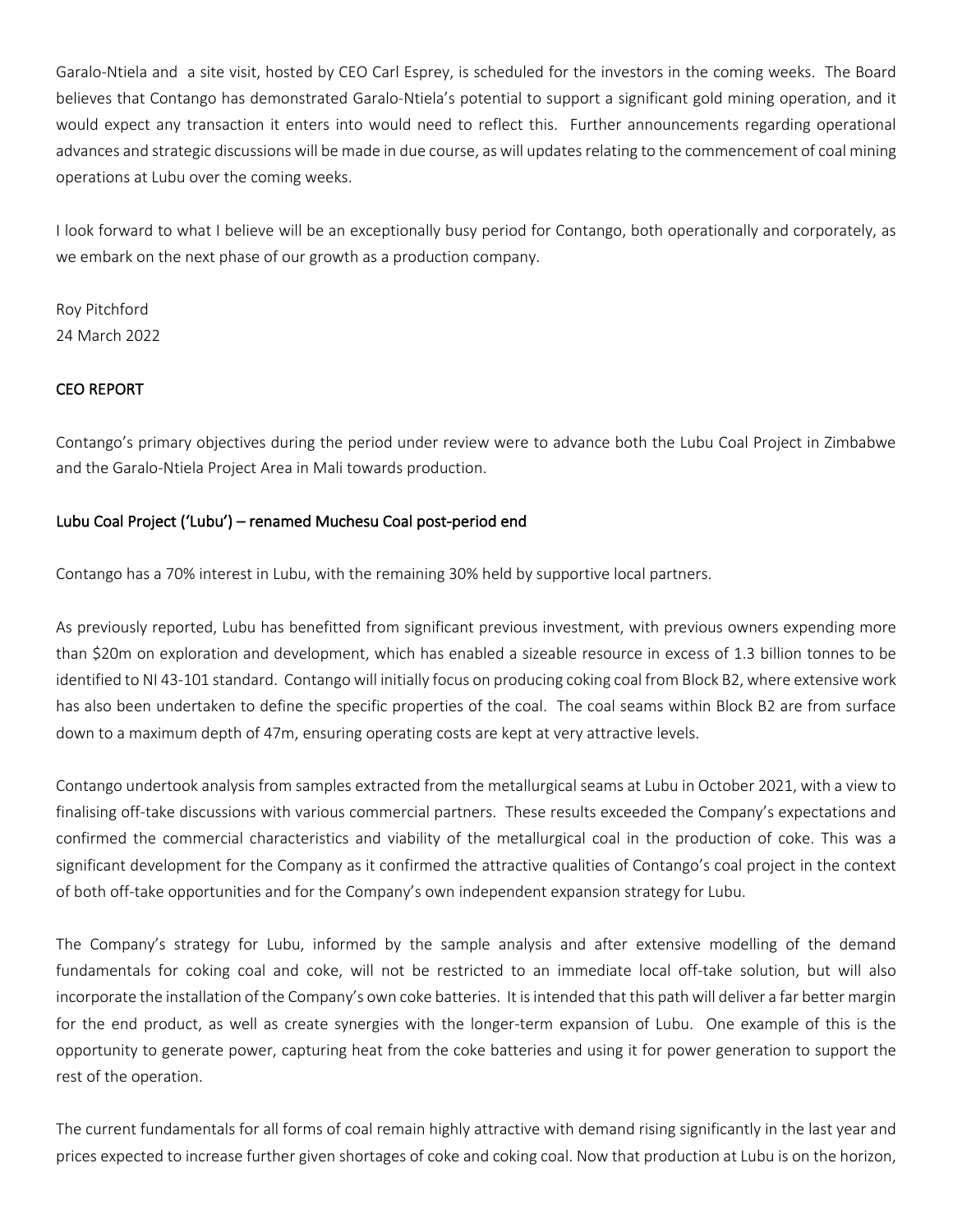discussions are currently underway with several interested parties with regards to coking coal offtake contracts and the coke product from the expected coal production. Post-period end, a wash plant has been ordered and is scheduled to be installed in Q2 2022 in order to allow the delivery of coking coal to our customers and therefore generate revenue. We are therefore extremely confident that Lubu is ideally positioned to take advantage of this market environment, particularly through the application of our coke battery development, to provide funding in some form for our future development plans and we look forward to providing further news as we target first coal production by the end of March.

## Garalo-Ntiela Project Area ('Garalo-Ntiela')

In March 2021, the Company acquired the Ntiela licence, which neighbours the existing Garalo permit. The Ntiela licence was acquired for approximately £750,000, being €400,000 (£346,517) in cash and 4,000,000 ordinary shares. The share component will be paid once the formal transfer of the licence is completed, which is expected to be in mid-2022.

Since acquiring the Ntiela licence, the two permits have been consolidated to form the Garalo-Ntiela Project Area over which the Company has undertaken two drilling programmes during the period. Consistently encouraging results have been received from the development and activities undertaken, demonstrating its potential to be a major new mine in the region.

A work programme on the project returned positive results in June 2021, which was initially designed to assist in fast tracking it into production, alongside increasing the understanding of the wider prospectivity of the licences. The majority of the exploration activities were centred on the Garalo permit, which has demonstrated its potential for a 1.8Moz-2Moz gold resource. However, work on the then recently acquired Ntiela concessions continued to show encouraging results and two major structures were intersected during the programme.

Subsequent to this work programme, a short low-cost programme of aeromagnetics and airborne geophysics for the collection of magnetic and radiometric data began in July 2021 and was completed across both licences. Although the project area had been drilled extensively previously, the data from this programme was focused on properly assessing the upside potential of Garalo's gold resource and supporting its accelerated development into production. This programme also particularly focused on Ntiela following the encouraging results from earlier exploration work undertaken and targeted some untested areas.

The samples from this work programme were analysed in October 2021, building on the existing drill data. The results from the completed work programme reconfirmed the expected extensions of the G1 and G3 targets in the Ntiela licence, which are the main targets to support the aforementioned targeted resource. A short, targeted follow up drilling campaign on the two deposits has been planned for 2022 to test the interpretations to depth alongside infill drilling. In addition, the plans for a standalone 30,000oz per annum heap leach gold operation are being refined, which is expected to generate additional cashflow.

Post-period end, the results from the aeromagnetic studies have been received and have demonstrated multiple high-grade potential target zones whilst the Induced Polarisation ('IP') survey has been completed. These two sets of results, along with those from historic drilling, will finalise the 2022 drill programme which intends to confirm the targeted resource of 1.8Moz-2Moz gold.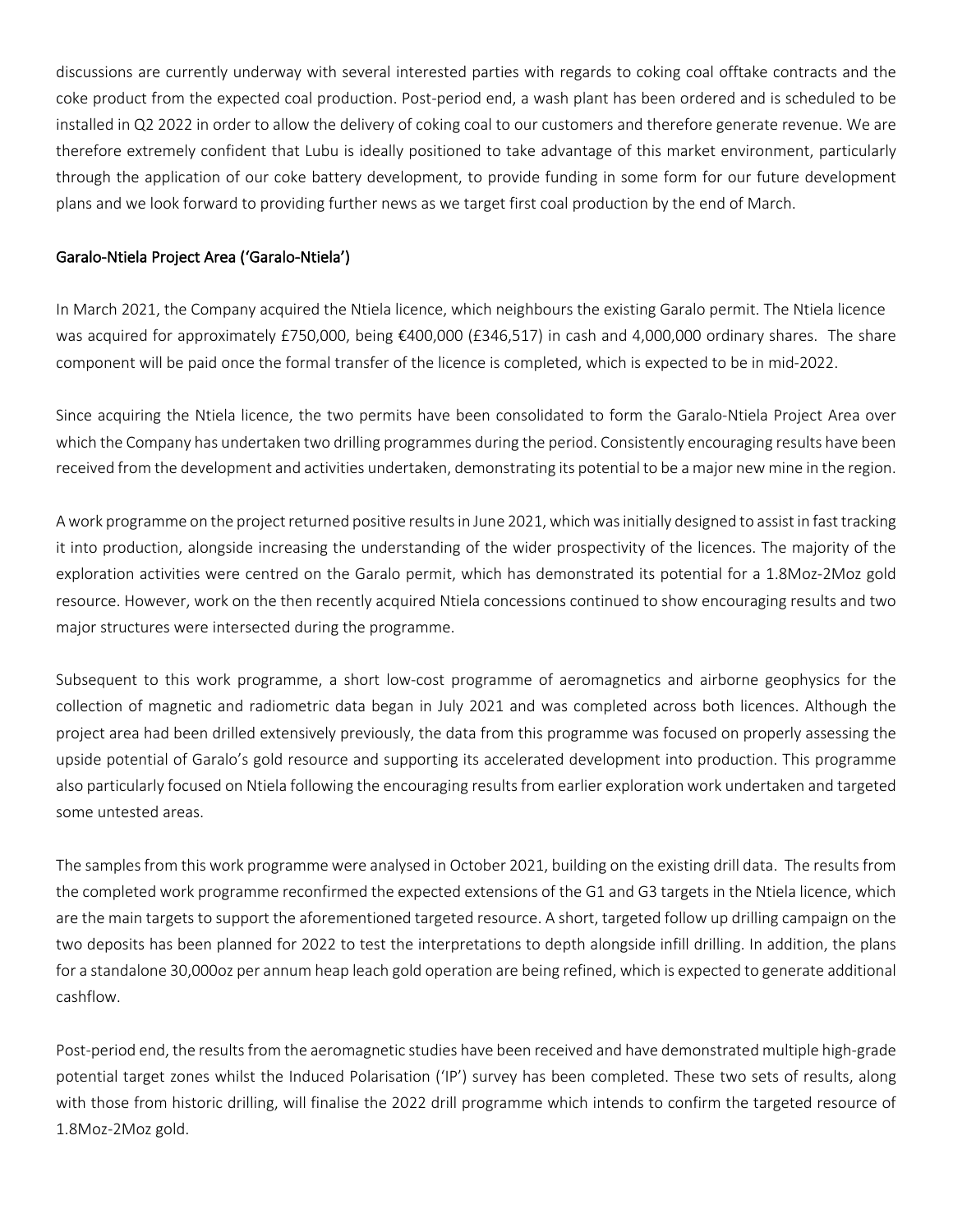As previously reported, the Board is also in discussions with a number of potential investors in relation to Garalo-Ntiela. A site visit, to be hosted by myself, is scheduled for the strategic parties to attend as part of their due diligence process for investing in the project. The Board believes that the exceptional value of this emerging gold development asset should and would be reflected in any potential agreement. The Company will provide further updates on these discussions in due course, as appropriate.

Carl Esprey 24 March 2022

# Condensed Consolidated Statements of Comprehensive Income For the six months ended 30 November 2021

|                                                                             |              | <b>Unaudited Six</b><br>Months ended<br>30 November<br>2021 | <b>Unaudited Six</b><br>Months ended<br>30 November<br>2020 | <b>Audited Year</b><br>to<br>31 May 2021 |
|-----------------------------------------------------------------------------|--------------|-------------------------------------------------------------|-------------------------------------------------------------|------------------------------------------|
|                                                                             | <b>Notes</b> | £                                                           | £                                                           | £                                        |
| Administrative fees and other expenses                                      | 3            | (636, 398)                                                  | (1, 129, 659)                                               | (3,304,899)                              |
| <b>Operating loss</b>                                                       |              | (636, 398)                                                  | (1, 129, 659)                                               | (3,304,899)                              |
| Finance revenue                                                             |              |                                                             |                                                             |                                          |
| Finance expense                                                             |              |                                                             |                                                             |                                          |
| Loss before tax                                                             |              | (636, 398)                                                  | (1, 129, 659)                                               | (3,304,899)                              |
| Income tax                                                                  |              |                                                             |                                                             |                                          |
| Loss for the period                                                         |              | (636, 398)                                                  | (1, 129, 659)                                               | (3,304,899)                              |
| Loss attributable to owners of the parent<br>company                        |              | (591, 350)                                                  | (1, 108, 611)                                               | (3, 248, 015)                            |
| Loss attributable to non-controlling<br>interests                           |              | (45,048)                                                    | (21,048)                                                    | (56, 884)                                |
|                                                                             |              | (636, 398)                                                  | (1, 129, 659)                                               | (3,304,899)                              |
| Basic and diluted loss per Ordinary Share                                   | 4            | (0.27)                                                      | (0.92)                                                      | (1.49)                                   |
| Other comprehensive income                                                  |              | (40, 735)                                                   |                                                             | (48, 797)                                |
| Total comprehensive loss for the period                                     |              | (677, 133)                                                  | (1, 129, 659)                                               | (3,353,696)                              |
| Total comprehensive loss attributable to<br>owners of Contango Holdings PLC |              |                                                             |                                                             |                                          |
|                                                                             |              | (618, 569)                                                  | (1, 108, 611)                                               | (3, 281, 408)                            |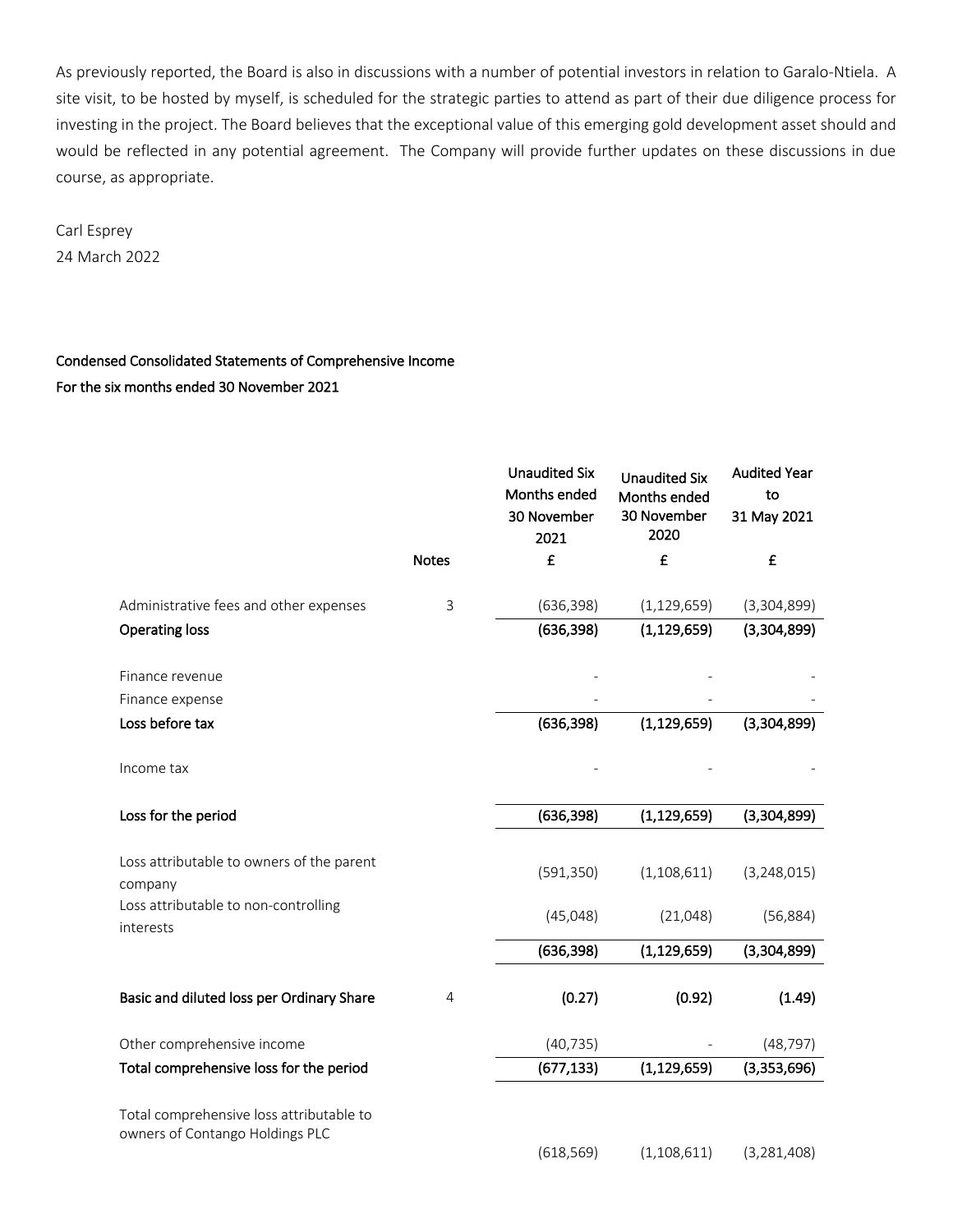Total comprehensive loss attributable to non-controlling interests

|                                         | (58, 564) | (21,048)    | (72, 288)   |
|-----------------------------------------|-----------|-------------|-------------|
| Total comprehensive loss for the period | (677.133) | (1,129,659) | (3,353,696) |

## Condensed Consolidated Statements of Financial Position For the six months ended 30 November 2021

|                                     |              | Unaudited as<br>at | Unaudited as at<br>30 November |               |
|-------------------------------------|--------------|--------------------|--------------------------------|---------------|
|                                     | <b>Notes</b> | 30 November        | 2020                           | Audited as at |
|                                     |              | 2021               |                                | 31 May 2021   |
|                                     |              | £                  | £                              | £             |
| Non-current assets                  |              |                    |                                |               |
| Intangible assets                   | 5            | 10,515,941         | 10,898,698                     | 10,118,098    |
| Investments                         |              | 62,260             | 62,260                         | 62,260        |
| Property, plant and equipment       |              | 256,641            | 44                             | 31,168        |
| Total non-current assets            |              | 10,834,842         | 10,961,002                     | 10,211,526    |
| <b>Current assets</b>               |              |                    |                                |               |
| Other receivables                   | 6            | 587,348            | 585,538                        | 135,699       |
| Cash and cash equivalents           |              | 2,419,266          | 1,145,301                      | 22,143        |
| <b>Total current assets</b>         |              | 3,006,614          | 1,730,839                      | 157,842       |
| <b>Total assets</b>                 |              | 13,841,456         | 12,691,841                     | 10,369,368    |
|                                     |              |                    |                                |               |
| <b>Current liabilities</b>          |              |                    |                                |               |
| Trade and other payables            | 7            | (1, 155, 632)      | (833, 860)                     | (281, 664)    |
| <b>Total current liabilities</b>    |              | (1, 155, 632)      | (833, 860)                     | (281, 664)    |
| Net assets/(liabilities)            |              | 12,685,824         | 11,857,981                     | 10,087,704    |
|                                     |              |                    |                                |               |
| Equity                              |              |                    |                                |               |
| Share capital                       | 8            | 2,687,760          | 2,396,333                      | 2,279,338     |
| Share premium                       | 8            | 11,176,636         | 8,198,148                      | 8,294,643     |
| Shares to be issued                 |              | 400,000            |                                | 400,000       |
| Warrant reserve                     |              | 90,474             | 83,533                         | 160,074       |
| Option reserve                      |              | 1,700,505          |                                | 1,700,505     |
| Merger reserve                      |              |                    | 3,214,558                      |               |
| Foreign exchange reserve            |              | (6, 174)           |                                | (33, 393)     |
| Retained earnings                   |              | (4, 744, 297)      | (2,034,591)                    | (4, 152, 947) |
| Total equity attributable to owners |              | 11,304,904         | 10,428,061                     | 8,648,220     |
| Non-controlling interests           |              | 1,380,920          | 1,429,920                      | 1,439,484     |
| <b>Total equity</b>                 |              | 12,685,824         | 11,857,981                     | 10,087,704    |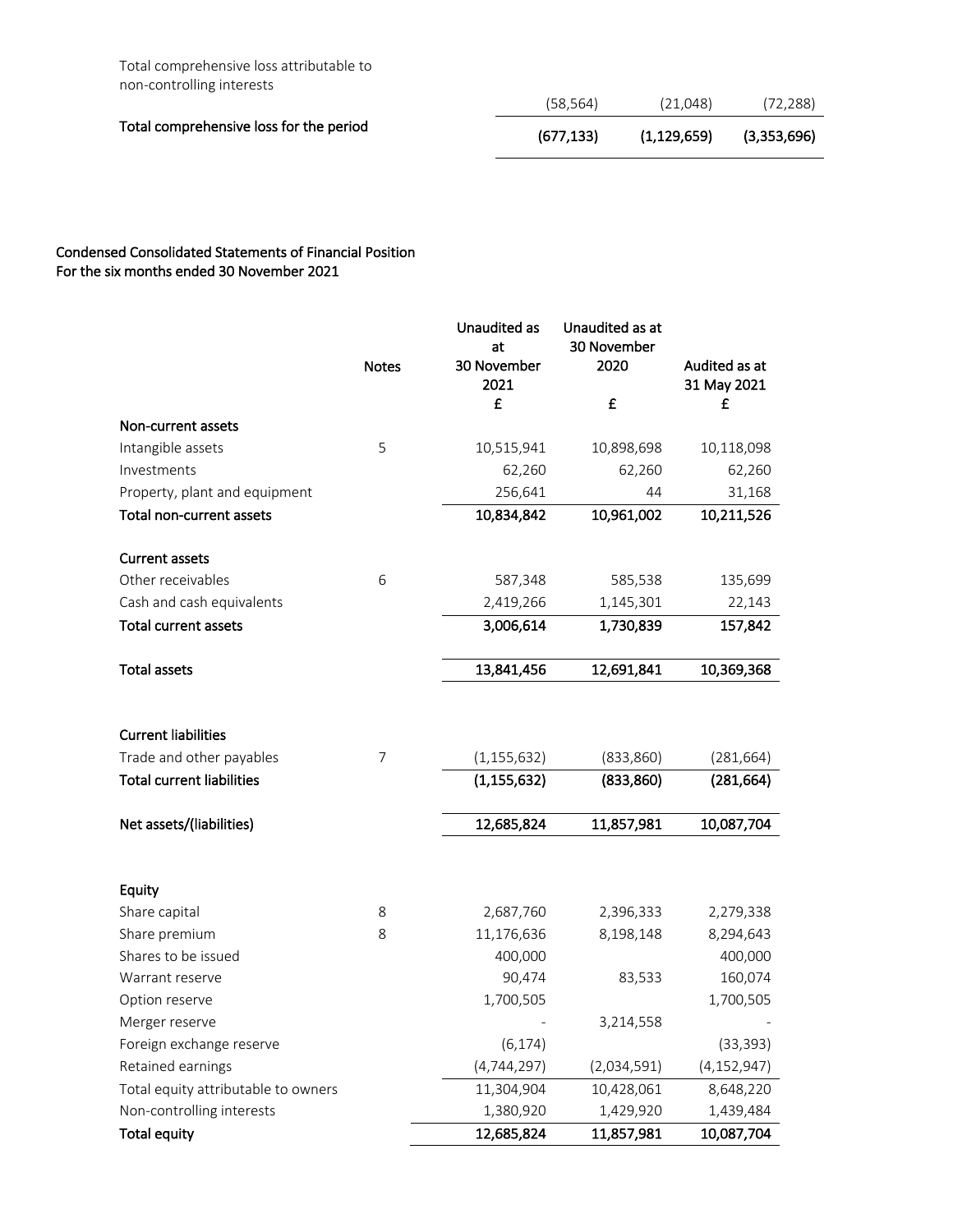### Condensed Consolidated Statement of Changes in Equity For the six months ended 30 November 2021

|                                                                   | Share<br>capital<br>£ | Share<br>premium<br>£ | Shares to<br>be issued<br>£ | Warrant<br>reserve<br>£ | Option<br>reserve<br>£ | Translation<br>reserve<br>£ | Retained<br>earnings<br>£ | <b>Total Equity</b><br>of Owners<br>£ | Non-<br>controlling<br>interests<br>£ | Total<br>£  |
|-------------------------------------------------------------------|-----------------------|-----------------------|-----------------------------|-------------------------|------------------------|-----------------------------|---------------------------|---------------------------------------|---------------------------------------|-------------|
| Balance as at 31<br>May 2020                                      | 429,500               | 368,978               | $\blacksquare$              | 84,874                  |                        |                             | (904, 932)                | (21,580)                              |                                       | (21,580)    |
| Loss for the year                                                 |                       |                       |                             |                         |                        |                             | (3, 248, 015)             | (3, 248, 015)                         | (56, 884)                             | (3,304,899) |
| Other<br>comprehensive<br>income                                  |                       |                       |                             |                         |                        |                             |                           |                                       |                                       |             |
| Translation<br>differences                                        |                       |                       |                             |                         |                        | (33, 393)                   |                           | (33, 393)                             | (15, 404)                             | (48, 797)   |
| Total<br>comprehensive<br>income for the<br>year                  |                       |                       |                             |                         |                        | (33, 393)                   | (3, 248, 015)             | (3, 281, 408)                         | (72, 288)                             | (3,353,696) |
| Transactions with<br>owners                                       |                       |                       |                             |                         |                        |                             |                           |                                       |                                       |             |
| Share issues - cash<br>received net                               | 1,819,838             | 7,815,665             |                             |                         |                        |                             |                           | 9,635,503                             |                                       | 9,635,503   |
| Share<br>issues<br>$\overline{\phantom{a}}$<br>warrants exercised | 30,000                | 110,000               | $\overline{\phantom{a}}$    | (10,600)                |                        |                             |                           | 129,400                               |                                       | 129,400     |
| Shares<br>be<br>to<br>issued                                      |                       |                       | 400,000                     |                         |                        |                             |                           | 400,000                               |                                       | 400,000     |
| Warrants issued                                                   |                       |                       |                             | 85,800                  |                        |                             |                           | 85,800                                |                                       | 85,800      |
| Options issued                                                    |                       |                       |                             | $\sim$                  | 1,700,505              |                             |                           | 1,700,505                             |                                       | 1,700,505   |
| Minority interest<br>share of intangible<br>asset acquisitions    |                       |                       |                             |                         |                        |                             |                           |                                       | 1,511,772                             | 1,511,772   |
| Total transactions<br>with owners                                 | 1,849,838             | 7,925,665             | 400,000                     | 75,200                  | 1,700,505              |                             | ÷,                        | 11,951,208                            | 1,511,772                             | 13,462,980  |
| Balance at 31 May<br>2021                                         | 2,279,338             | 8,294,643             | 400,000                     | 160,074                 | 1,700,505              | (33, 393)                   | (4, 152, 947)             | 8,648,220                             | 1,439,484                             | 10,087,704  |
| Loss for the period                                               |                       | -                     |                             |                         | -                      | $\overline{\phantom{a}}$    | (591, 350)                | (591, 350)                            | (45, 048)                             | (636.398)   |
| Other<br>comprehensive<br>income                                  |                       |                       |                             |                         |                        |                             |                           |                                       |                                       |             |
| Translation<br>differences                                        |                       |                       |                             |                         |                        | 27,219                      |                           | 27,219                                | (13, 516)                             | 13,703      |
| Total<br>comprehensive<br>income for the<br>period                |                       |                       |                             |                         |                        | 27,219                      | (591, 350)                | (564, 131)                            | (58, 564)                             | (622, 695)  |
| Transactions with<br>owners                                       | 157,172               | 2,230,327             |                             |                         |                        |                             |                           | 2,387,499                             |                                       | 2,387,499   |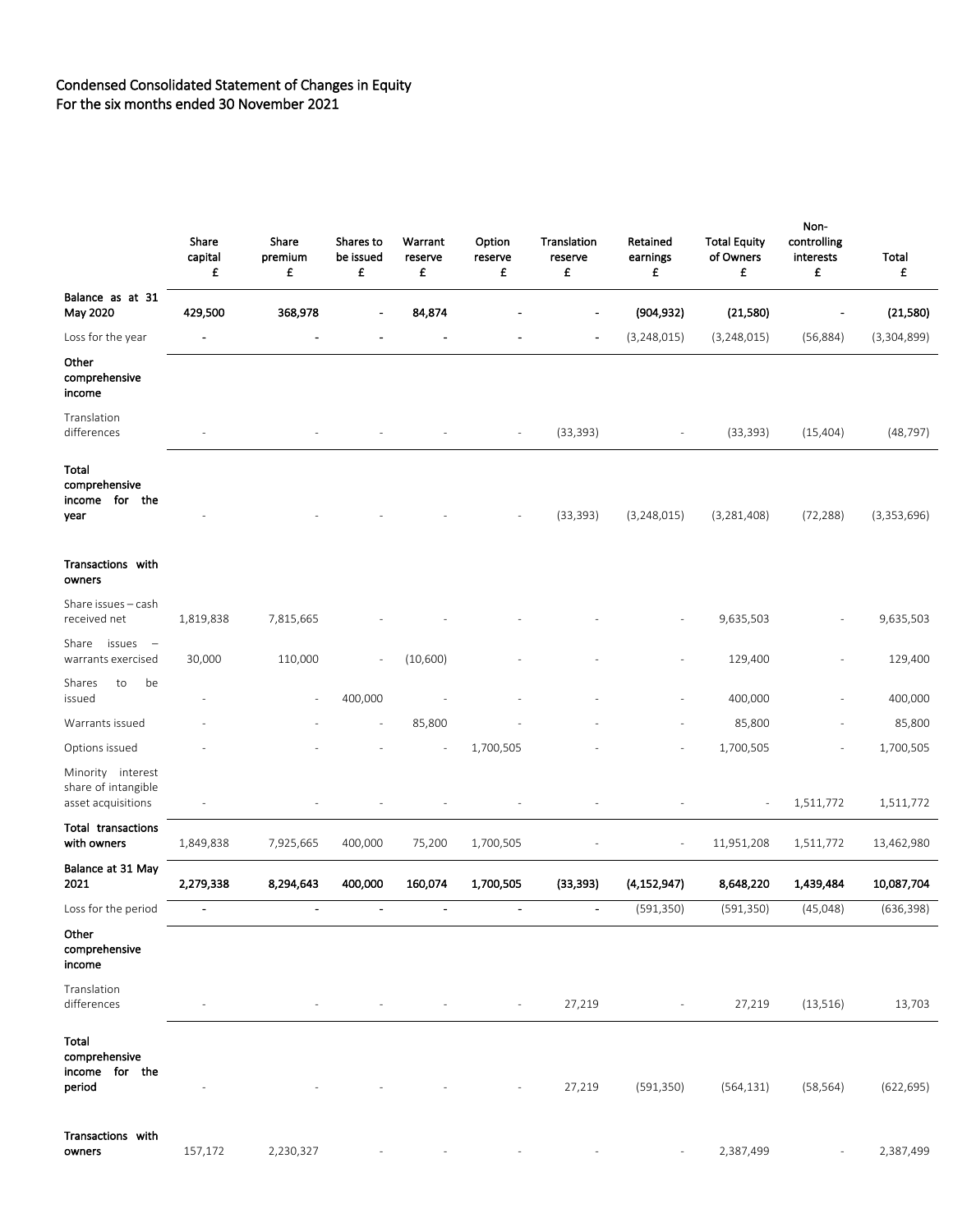#### Share issues – cash received net

| issues<br>Share<br>$\overline{\phantom{a}}$<br>warrants exercised | 251,250                  | 651,666                  | $\sim$                   | (69,600) | ٠                        |                          | ٠           | 833,316                  | $\overline{\phantom{a}}$ | 833,316                  |
|-------------------------------------------------------------------|--------------------------|--------------------------|--------------------------|----------|--------------------------|--------------------------|-------------|--------------------------|--------------------------|--------------------------|
| be<br>Shares<br>to<br>issued                                      | $\overline{\phantom{a}}$ | $\overline{\phantom{a}}$ |                          |          |                          |                          |             |                          |                          |                          |
| Warrants issued                                                   |                          |                          |                          |          |                          |                          |             |                          |                          |                          |
| Options issued                                                    | $\overline{\phantom{a}}$ | $\sim$                   | $\overline{\phantom{a}}$ |          | $\overline{\phantom{a}}$ | $\overline{\phantom{a}}$ | $\sim$      | $\overline{\phantom{a}}$ | $\overline{\phantom{a}}$ | $\overline{\phantom{a}}$ |
| Minority interest<br>share of intangible<br>asset acquisitions    | ٠                        |                          | $\overline{\phantom{a}}$ |          | $\overline{\phantom{a}}$ | $\overline{\phantom{a}}$ | $\sim$      |                          | $\overline{\phantom{a}}$ |                          |
| transactions<br>Total<br>with owners                              | 408,422                  | 2,881,993                | $\sim$                   | (69,600) | $\overline{\phantom{a}}$ |                          | $\sim$      | 3,220,815                | $\sim$                   | 3,220,815                |
| Balance at 30 Nov<br>2021                                         | 2,687,760                | 11,176,636               | 400,000                  | 90,474   | 1,700,505                | (6, 174)                 | (4,744,297) | 11,304,904               | 1,380,920                | 12,685,824               |

### Condensed Consolidated Statements of Cash Flows For the six months ended 30 November 2021

|                                                  |              | Unaudited Six<br>Months | Unaudited Six<br>Months |                  |
|--------------------------------------------------|--------------|-------------------------|-------------------------|------------------|
|                                                  |              | ended                   | ended                   | Audited Year     |
|                                                  | <b>Notes</b> | 30 November             | 30 November             | ended            |
|                                                  |              | 2021<br>£               | 2020<br>£               | 31 May 2021<br>£ |
|                                                  |              |                         |                         |                  |
| <b>Operating activities</b>                      |              |                         |                         |                  |
| Loss after tax                                   |              | (636, 398)              | (1, 129, 659)           | (3,304,899)      |
|                                                  |              |                         |                         |                  |
| Adjustment for:                                  |              |                         |                         |                  |
| Depreciation                                     |              | 11,200                  | 67                      | 4,443            |
| Share based transactions                         |              | (69, 600)               |                         | 1,175,705        |
| Revaluation of intangible asset                  |              |                         |                         | (54, 986)        |
| Changes in working capital                       |              |                         |                         |                  |
| (Increase)/decrease in trade and other           |              | (451, 650)              | (182, 375)              | 212,334          |
| Increase in trade and other payables             |              | 873,968                 | 398,687                 | (153, 509)       |
| (Decrease) in Net cash from operating            |              | (272, 480)              | (913, 280)              | (1,520,912)      |
|                                                  |              |                         |                         |                  |
| Investing activities                             |              |                         |                         |                  |
| Purchase of exploration licences                 |              |                         | (825, 748)              | (1, 145, 678)    |
| Spending on exploration licences                 |              | (372, 143)              |                         | (136, 781)       |
| Purchase of fixed assets                         |              | (221, 846)              |                         | (35, 397)        |
| Purchase of investment                           |              |                         | (62, 260)               | (62, 260)        |
| (Decrease) in Net cash from investing activities |              | (593,989)               | (888,008)               | (1,380,116)      |
| <b>Financing activities</b>                      |              |                         |                         |                  |
| Ordinary Shares issued (net of issue costs)      | 5            | 3,290,415               | 2,936,271               | 2,940,674        |
| Net cash flows from financing activities         |              | 3,290,415               | 2,936,271               | 2,940,674        |
|                                                  |              |                         |                         |                  |
| Increase/(decrease) in cash and short-term       |              | 2,423,946               | 1,134,983               | 39,646           |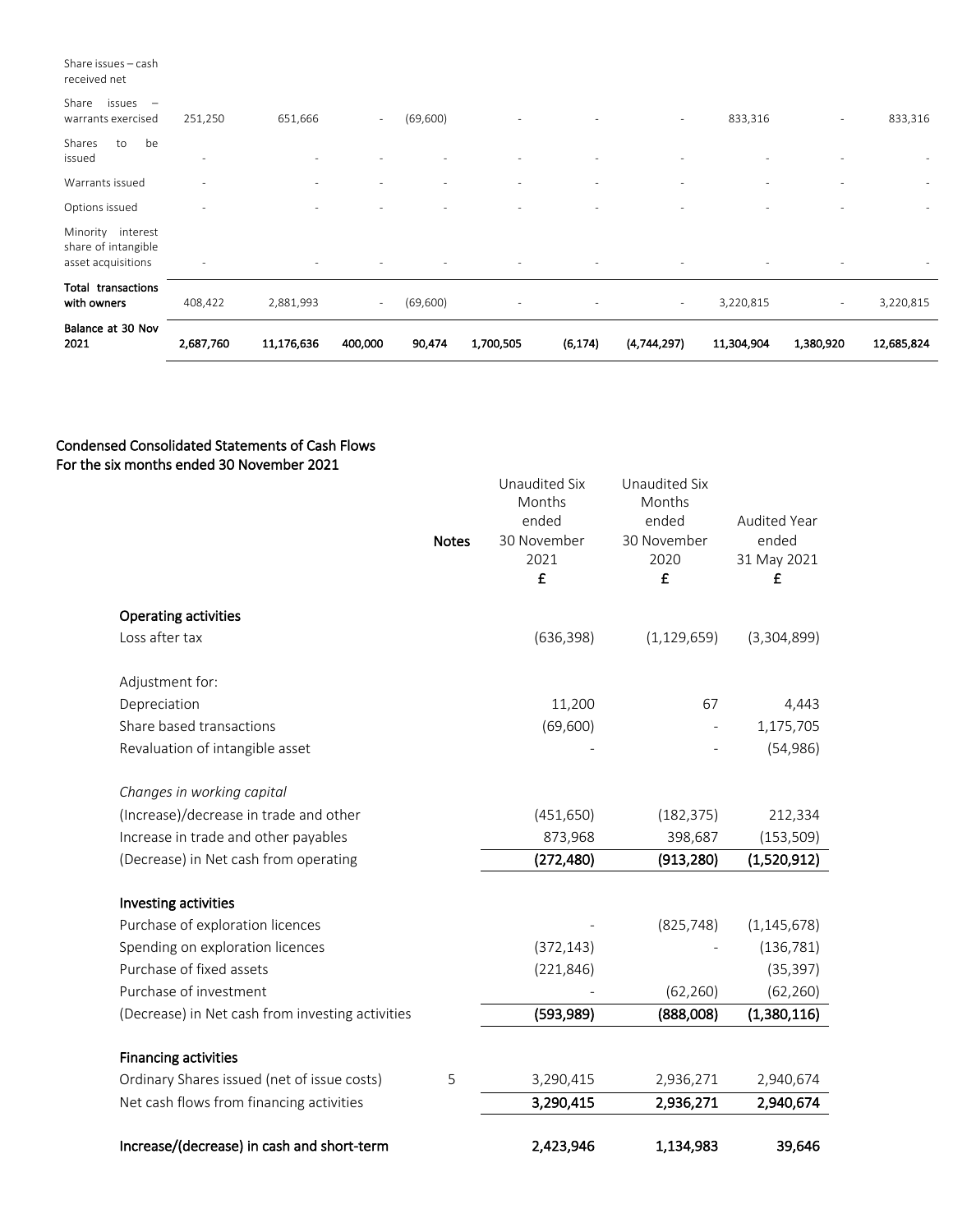| 2.419.266 | 1.145.301 | 22.143    |
|-----------|-----------|-----------|
| (26.823)  | (112)     | (27, 933) |
| 22.143    | 10.430    | 10.430    |
|           |           |           |

Notes to the Condensed Consolidated Financial Statements For the six months ended 30 November 2021

### 1 General information

The Company was incorporated in England under the Laws of England and Wales with registered number 10186111 on 18 May 2016. All of the Company's Ordinary Shares were admitted to the London Stock Exchange's Main Market and commenced trading on 1 November 2017. The company was re-registered as a public company under Companies Act 2006 on 1 June 2017, by the name Contango Holdings plc.

The Company is listed on the Standard Market of London Stock Exchange plc.

The unaudited interim consolidated financial statements for the six months ended 30 November 2021 were approved for issue by the board on 16 March 2022.

The figures for the six months ended 30 November 2021 and 30 November 2020 are unaudited and do not constitute full accounts. The comparative figures for the period ended 31 May 2021 are extracts from the annual report and do not constitute statutory accounts.

### 2 Basis of Preparation and Risk Factors

The Company Financial Information has been prepared in accordance with and comply with IFRS as adopted by the European Union, International Financial Reporting Interpretations Committee interpretations and the Companies Act 2006. The financial statements have been prepared under the historical cost convention as modified for financial assets carried at fair value.

The financial information of the company is presented in British Pound Sterling ("£").

The accounting policies and methods of calculation adopted are consistent with those of the financial statements for the year ended 31 May 2021.

The business and operations of the Company are subject to a number of risk factors which may be sub-divided into the following categories:

Exploration and development risks, including but not limited to:

- Mineral exploration is speculative and uncertain
- Verification of historical washability analysis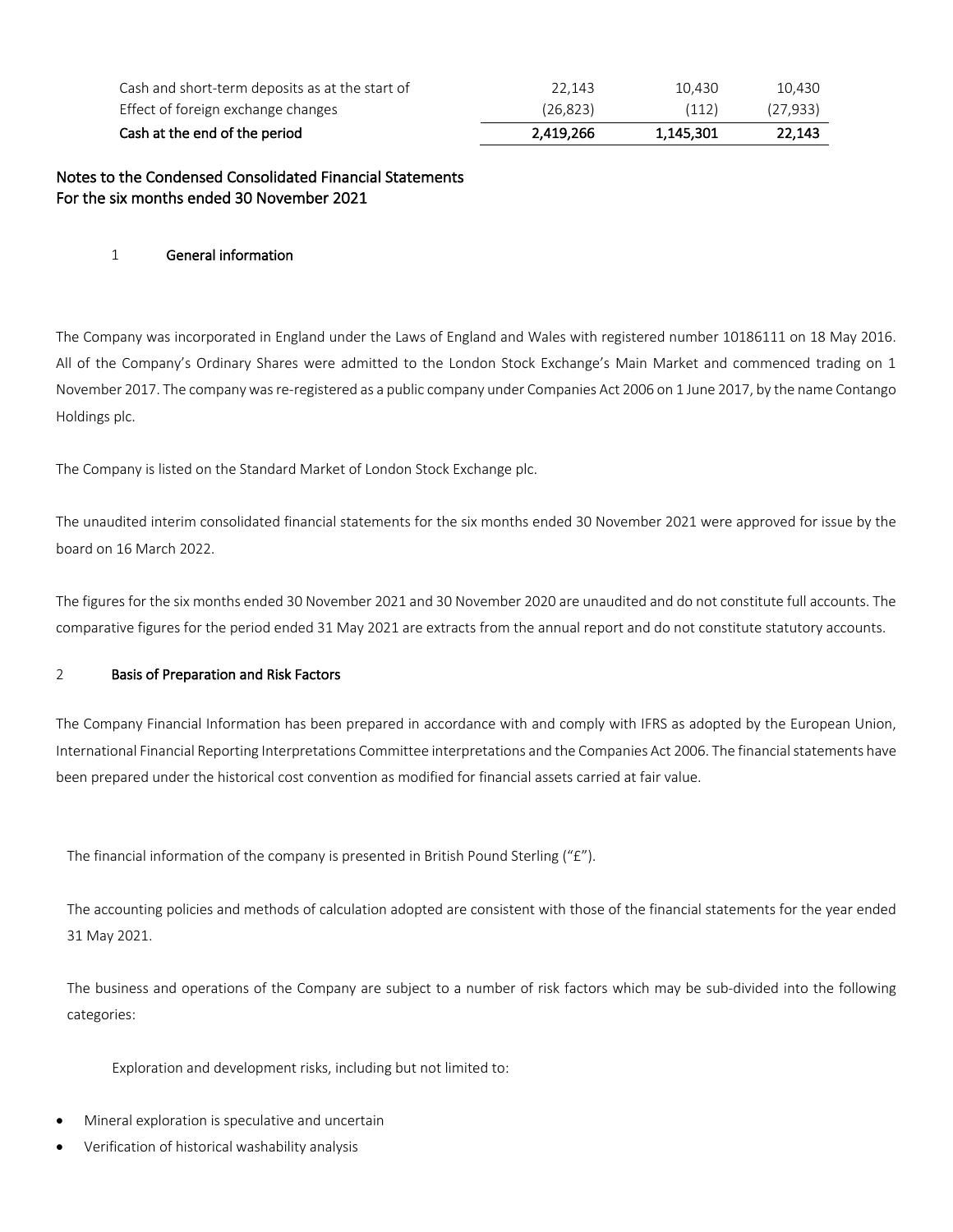- Independent verification of internal resource estimation at Garalo
- Mining is inherently dangerous and subject to conditions or events beyond the Company's control, which could have a material adverse effect on the Company's business
- The volume and quality of coal recovered may not conform to current expectations
- The extend and grade of gold mineralisation at Garalo may not conform to current expectations

Permitting and title risks, including but not limited to:

- Licence and permits
- The Company will be subject to a variety of risks associated with current and any potential future joint ventures, which could result in a material adverse effect on its future growth, results of operations and financial position

Political risks, including but not limited to:

- Political stability
- Enforcement of foreign judgements
- Potential legal proceedings or disputes may have a material adverse effect on the Company's financial performance, cash flow and results of operations

Financial risks, including but not limited to:

- Foreign exchange effects
- Valuation of intangible assets
- The Company may not be able to obtain additional external financing on commercially acceptable terms, or at all, to fund the development of its projects
- The Company will be subject to taxation in several different jurisdictions, and adverse changes to the taxation laws of such jurisdictions could have a material adverse effect on its profitability
- The Company's insurance may not cover all potential losses, liabilities and damage related to its business and certain risks are uninsured and uninsurable

Commodity prices, including but not limited to:

- The price of coal may affect the economic viability of ultimate production at Lubu
- The revenues and financial performance are dependent on the price of coal
- The price of gold may affect the economic viability of ultimate production at Garalo

Operational risks, including but not limited to:

- Availability of local facilities
- Adverse seasonal weather
- The Company's operational performance will depend on key management and qualified operating personnel which the Company may not be able to attract and retain in the future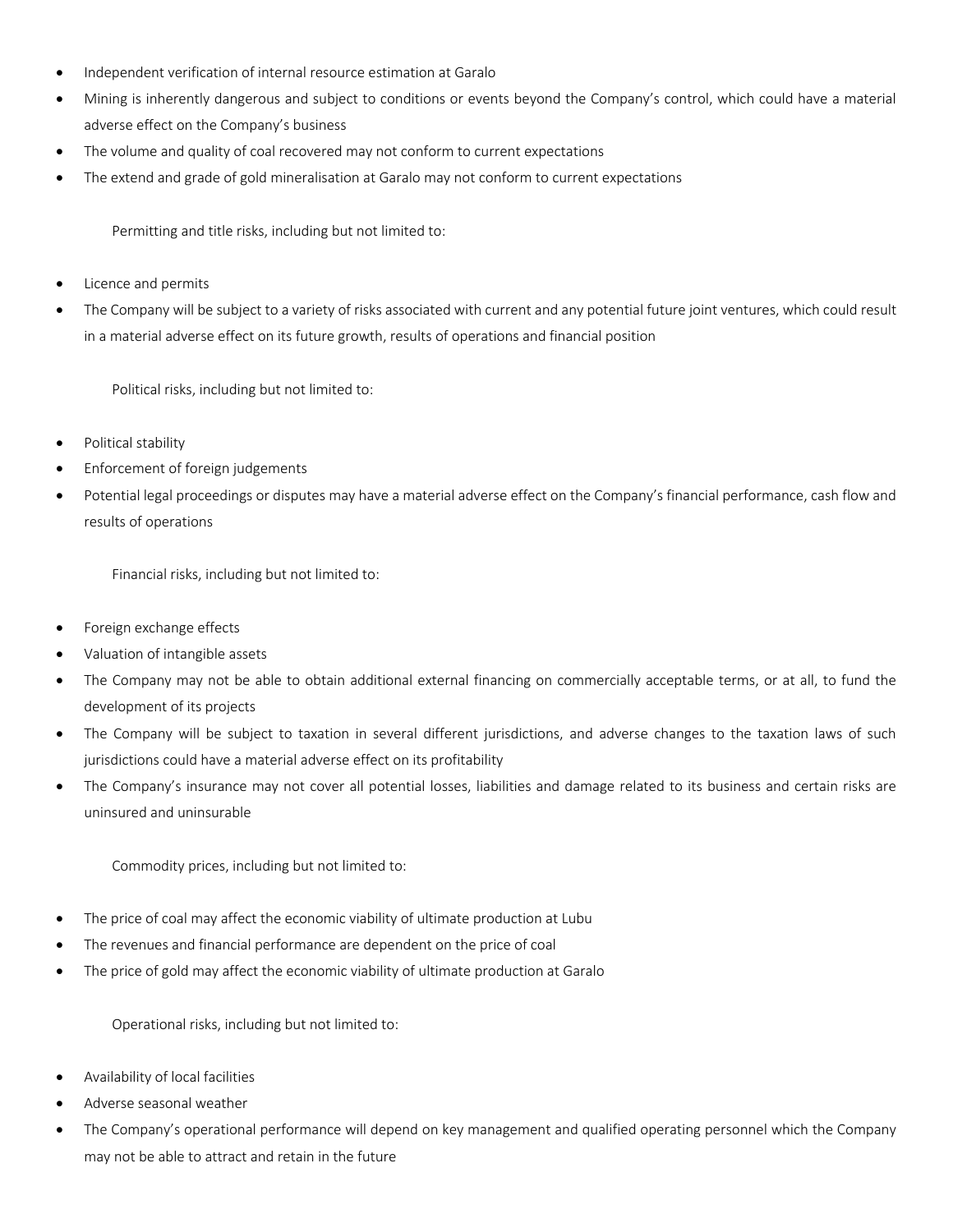- The Company's directors may have interests that conflict with its interests
- Risk relating to Controlling Shareholders

The Company's comments and mitigating actions against the above risk categories are as follows:

#### *Exploration and development risks*

There can be no assurance that the Company's development activities will be successful however significant exploratory work has been conducted to date at Lubu and Garalo which supports the Board's confidence that a profitable mining operation can be developed.

Additionally, the phased development route which will be employed at Lubu seeks to mitigate risks along the development life cycle of the project.

#### *Permitting and title risks*

The Company complies with existing laws and regulations and ensures that regulatory reporting and compliance in respect of each permit is achieved. Applications for the award of a permit may be unsuccessful. Applications for the renewal or extension of any permit may not result in the renewal or extension taking effect prior to the expiry of the previous permit. There can be no assurance as to the nature of the terms of any award, renewal or extension of any permit.

The Company regularly monitors the good standing of its permits.

#### *Political risks*

The Company maintains an active focus on all regulatory developments applicable to the Company, in particular in relation to the local mining codes.

In recent years the political and security situations in Zimbabwe and Mali have been particularly volatile.

#### *Financial risks*

The board regularly reviews expenditures on projects. This includes updating working capital models, reviewing actual costs against budgeted costs, and assessing potential impacts on future funding requirements and performance targets.

#### *Commodity prices*

As projects move towards commercial mining the Company will increasingly review changes in commodity prices so as to ensure projects remain both technically and economically viable.

### *Operational risks*

Continual and careful planning, both long-term and short-term, at all stages of activity is vital so as to ensure that work programmes and costings remain both realistic and achievable.

*COVID-19 outbreak*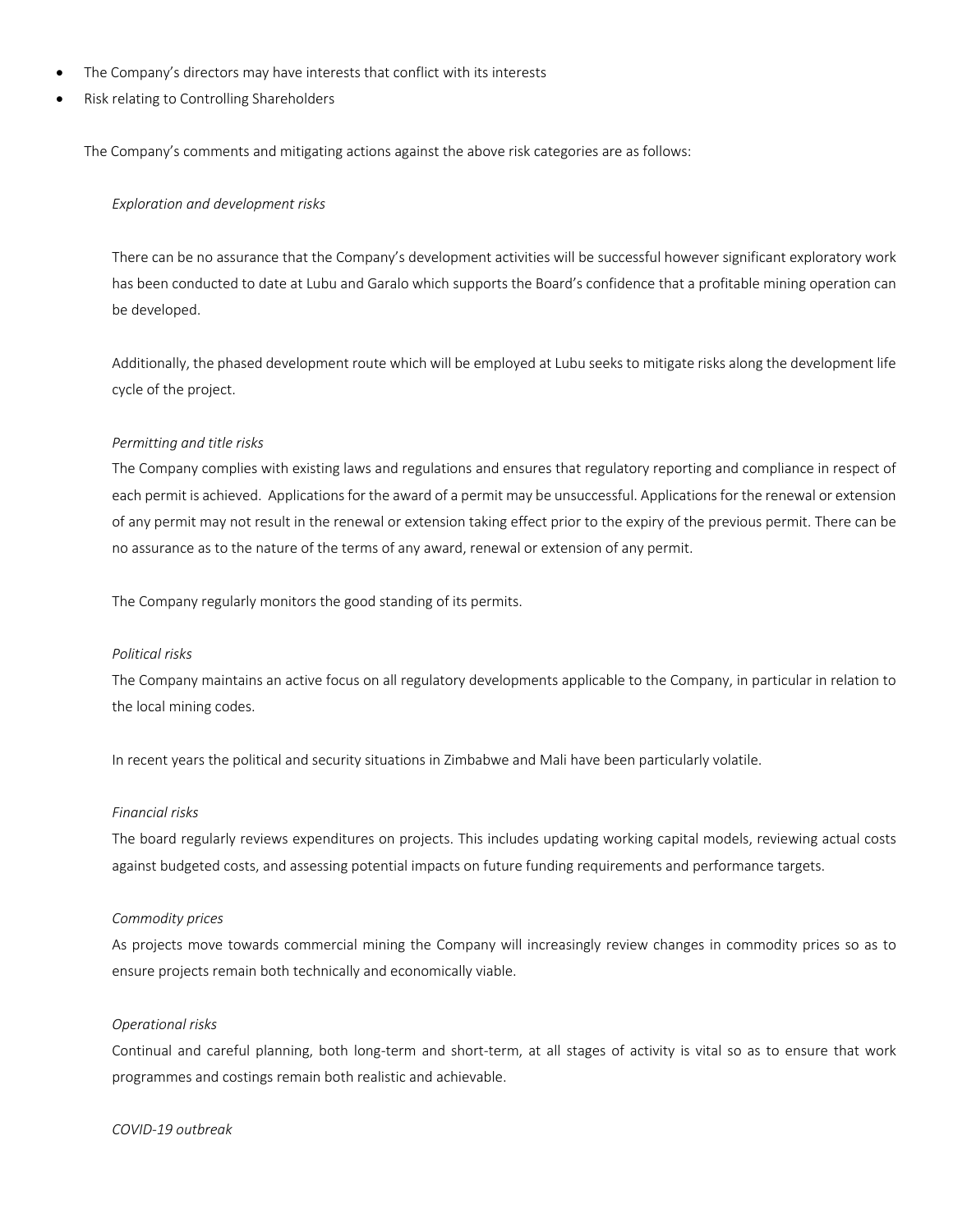In addition to the foregoing comments and mitigating actions against the above risk categories the Company has implemented various protocols in relation to the current COVID-19 outbreak. Contango places the health and safety of its employees and contractors as its highest priority. Accordingly, a business continuity programme has been put in place to protect employees whilst ensuring the safe operation of the Company.

Having spoken with, amongst others, local government, staff and contractors, strict protocols have been implemented to reduce the risk of transmission of COVID-19 at all the Company's operations.

The situation in respect of COVID-19 is an evolving one and the Board will continue to review its potential impact on its staff and the business.

| 3 | Loss before taxation<br>Loss before income tax is stated |                                                        |                                                        |                                                      |
|---|----------------------------------------------------------|--------------------------------------------------------|--------------------------------------------------------|------------------------------------------------------|
|   | after charging:                                          | Unaudited Six<br>Months Ended 30<br>November 2021<br>£ | Unaudited Six<br>Months Ended 30<br>November 2020<br>£ | Audited Year<br>Ended 31 May<br>2021<br>$\mathbf{f}$ |
|   | Directors' remuneration                                  | 50,400                                                 | 52,800                                                 | 103,800                                              |
|   | Contango share-based bonus on IPO                        |                                                        | 100,000                                                | 100,000                                              |
|   | Relisting costs                                          |                                                        | 417,642                                                | 203,727                                              |
|   | Ongoing listing costs                                    | 151,177                                                | 80,661                                                 | 191,091                                              |
|   | Salaries                                                 | 217,184                                                | 174,755                                                | 370,337                                              |
|   | Consultancy fees                                         |                                                        | 80,695                                                 | 117,867                                              |
|   | Legal and accountancy fees                               | 4,869                                                  | 2,280                                                  | 8,053                                                |
|   | Travel                                                   | 174,673                                                | 69,287                                                 | 257,333                                              |
|   | Office costs                                             | 66,742                                                 | 85,186                                                 | 189,454                                              |
|   | Share performance options                                |                                                        |                                                        | 1,700,505                                            |
|   | Net warrant issue costs                                  | (69, 600)                                              |                                                        | 75,200                                               |
|   | Depreciation                                             | 11,200                                                 |                                                        | 4,443                                                |
|   | Other                                                    | 29,753                                                 | 66,353                                                 |                                                      |
|   | Group audit fee                                          |                                                        |                                                        | 25,000                                               |
|   | Fees paid to auditors for non-audit work                 |                                                        |                                                        | 2,475                                                |

## 4 Loss per Ordinary Share

The calculation of the basic and diluted loss per Ordinary Share is based on the following data:

|               |               | £            |
|---------------|---------------|--------------|
| 2021          | 2020          | 2021         |
| 30 November   | 30 November   | 31 May       |
| Months to     | Months to     | to           |
| Unaudited Six | Unaudited Six | Audited Year |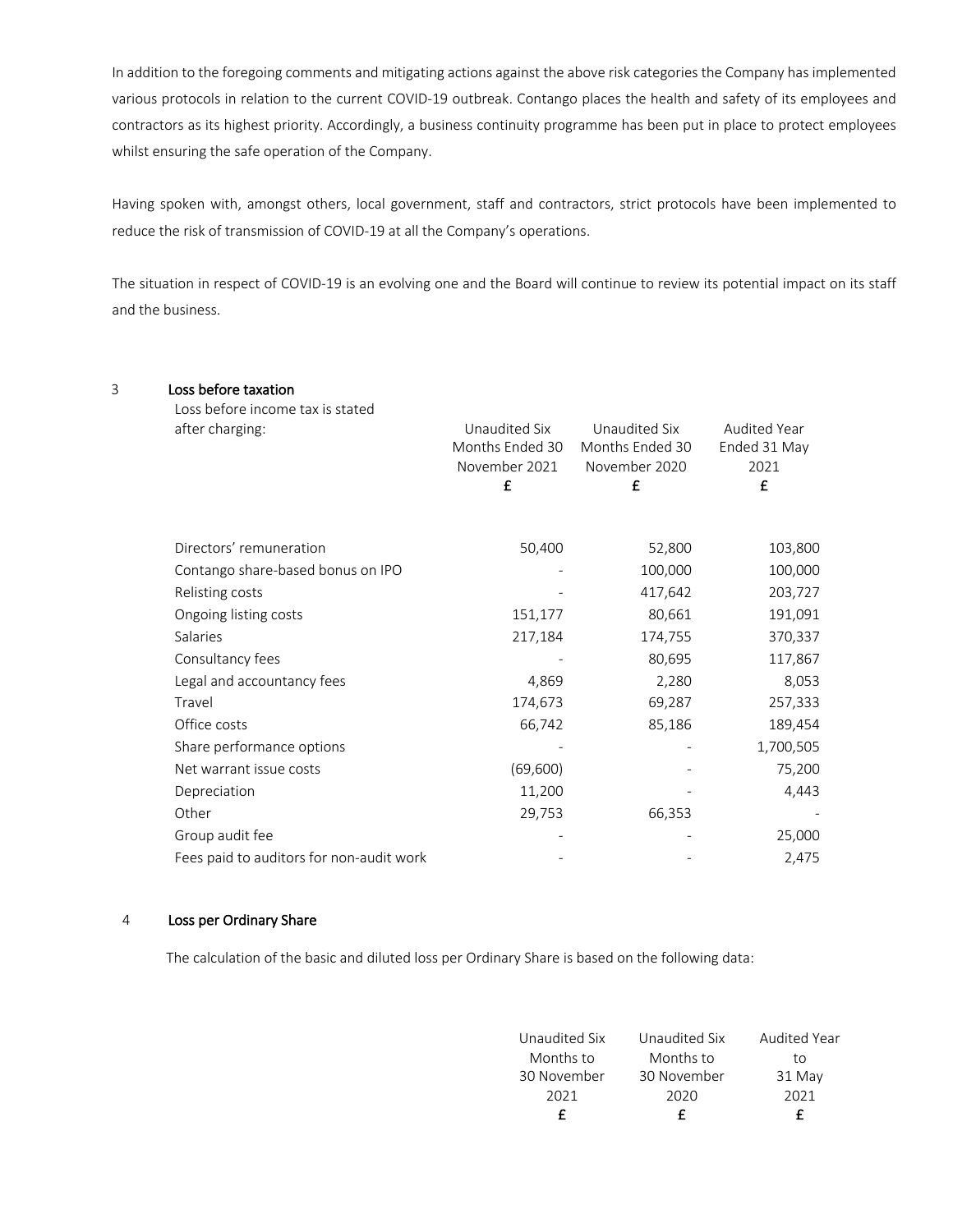### Earnings

| Loss from continuing operations for the period<br>attributable to the equity holders of the Company                        | (591,350)   | (1,108,611) | (3,248,015) |
|----------------------------------------------------------------------------------------------------------------------------|-------------|-------------|-------------|
| Number of Ordinary Shares                                                                                                  |             |             |             |
| Weighted average number of Ordinary Shares for<br>the purpose of basic and diluted earnings per<br>Ordinary Share (number) | 222,711,321 | 120,346,178 | 218,418,394 |
| Basic and diluted loss per Ordinary Share (pence)                                                                          | (0.27)      | (0.92)      | (1.49)      |

There are no potentially dilutive Ordinary Shares in issue.

### 5. Intangible Asset

|                              | Unaudited As at<br>30 November<br>2021<br>£ | Unaudited As at<br>30 November<br>2020<br>£ | Audited As at<br>31 May<br>2021<br>£ |
|------------------------------|---------------------------------------------|---------------------------------------------|--------------------------------------|
| At 1 June 2021               | 10,118,098                                  |                                             |                                      |
| Additions – on acquisition   |                                             | 9,797,701                                   | 8,235,849                            |
| Additions - during year      | 397,843                                     | 1,100,997                                   | 1,882,249                            |
| Amortisation                 |                                             |                                             |                                      |
| Total                        | 10,515,941                                  | 10,898,698                                  | 10,118,098                           |
| Mining rights Zimbabwe       | 8,495,807                                   | 9,797,701                                   | 8,299,256                            |
| Mining rights Mali (Garalo)  | 1,273,617                                   | 1,100,997                                   | 1,072,325                            |
| Mining rights Mali (Nthiela) | 746,517                                     |                                             | 746,517                              |
|                              | 10,515,941                                  | 10,898,698                                  | 10,118,098                           |

The intangible asset represents the mining rights and technical information acquired when the Group acquired its 70% shareholding in Monaf Investments (Pty) Ltd on 18 June 2020; its 75% share in the Garalo gold licence in Mali bought for \$1 million on 22 October 2020; and its 100% share in the Nthiela gold licence (adjacent to Garalo) in Mali. The Nthiela licence was acquired for approximately £750,000 – being €400,000 (£346,517) in cash and 4,000,000 ordinary shares at £0.10 to be issued during 2022.

### 6. Other receivables

| Unaudited As at | Unaudited As at | Audited As at |
|-----------------|-----------------|---------------|
| 30 November     | 30 November     | 31 May        |
| 2021            | 2020            | 2021          |
|                 |                 |               |